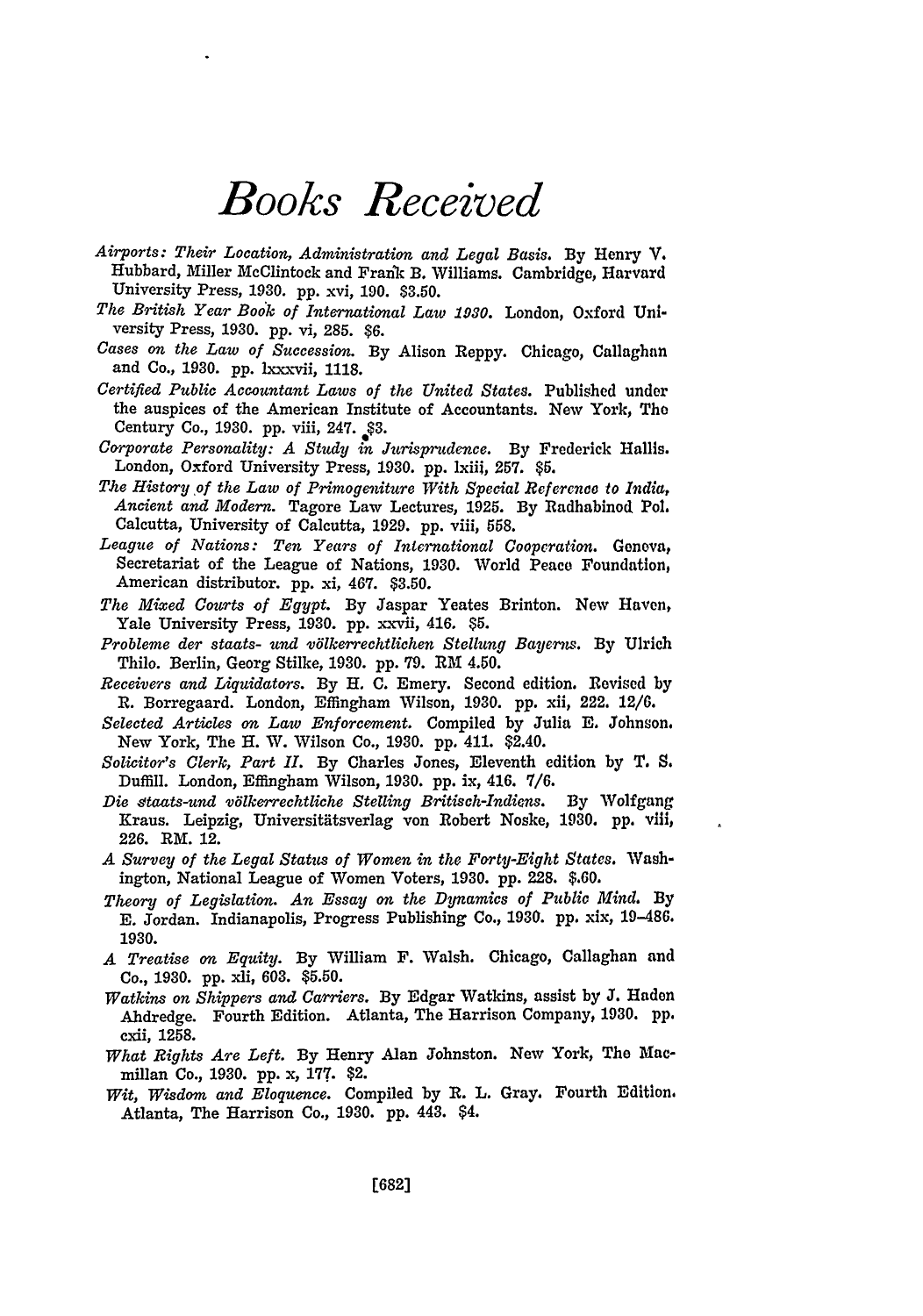*On the occasion of his ninetieth birthday, Olirer Wendell Holmes, author of "The Common Law," for twenty years Justice and Chief Justice of the Massachusetts Supreme Court, for* twenty-eight *years Associate Justice of the United States Supreme Court, stands preEmincnt* **in** *the legal world. The Editors of the* YALE **LAWY JOURNAL,** *on the threshold of their legal careers, take especial pleamsre in dedicating this issue to the dean of the profession.*